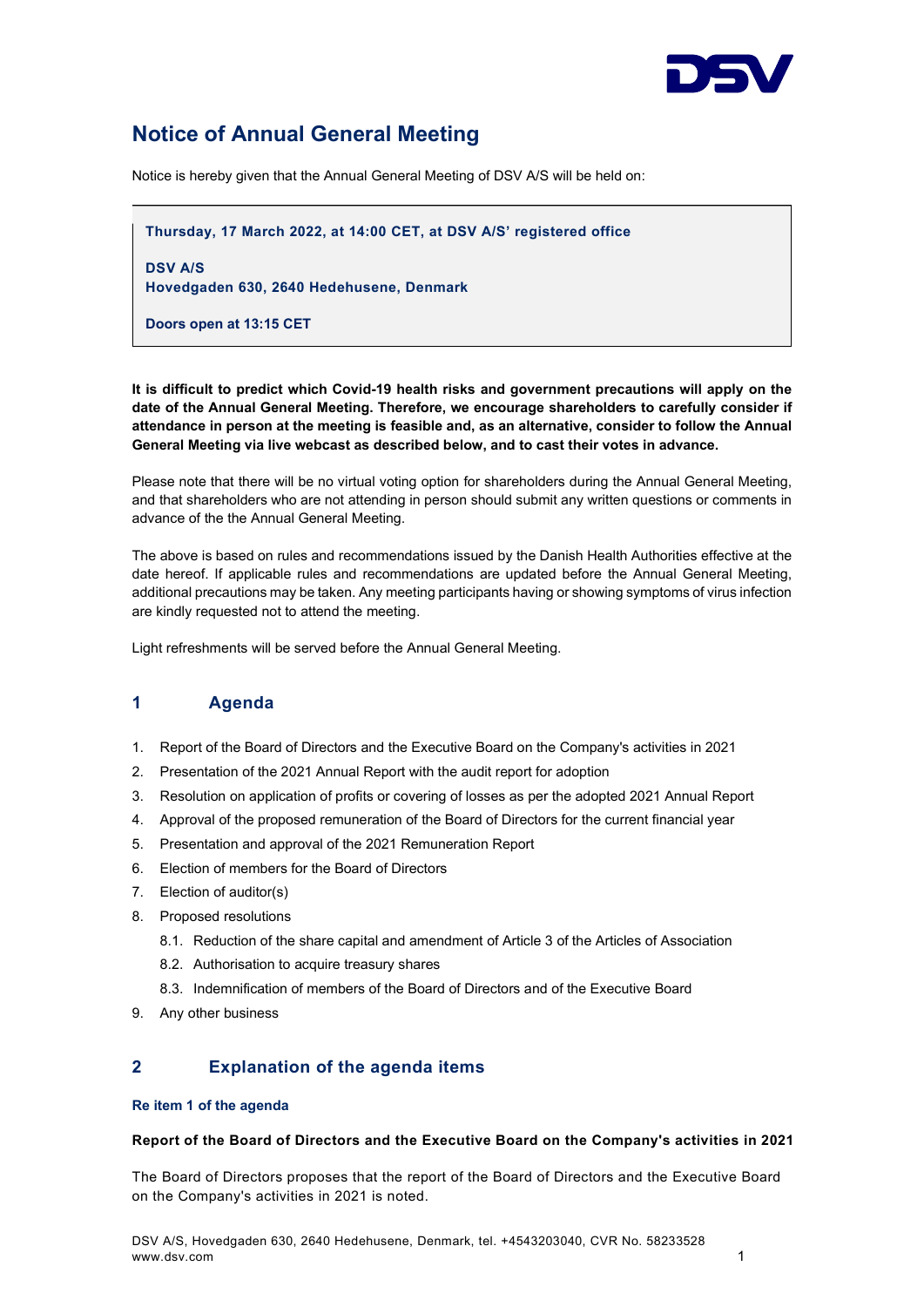#### Re item 2 of the agenda

### Presentation of the 2021 Annual Report with audit report for approval

The Board of Directors proposes that the audited 2021 Annual Report is approved.

### Re item 3 of the agenda

### Resolution on the application of profits or coverage of losses as per the adopted 2021 Annual Report

The Board of Directors proposes a dividend per share of DKK 5.50.

### Re item 4 of the agenda

### Approval of the proposed remuneration of the Board of Directors for the current financial year

The Board of Directors proposes the following remuneration of its members for 2022: A base fee of DKK 500,000 per annum per ordinary board member.

### Re item 5 of the agenda

#### Presentation and approval of the 2021 Remuneration Report

The Board of Directors proposes that the 2021 Remuneration Report is approved.

### Re item 6 of the agenda

### Election of members for the Board of Directors

After many years of valued service to the Company, Annette Sadolin has elected to resign from the Board of Directors in connection with the Annual General Meeting.

The Board of Directors proposes the election of a total of eight members of the Board of Directors and that the following seven members are reelected as members of the Board of Directors:

Thomas Plenborg Jørgen Møller Birgit W. Nørgaard Malou Aamund Beat Walti Niels Smedegaard Tarek Sultan Al-Essa

Further, the Board of Directors proposes that the following candidate is elected as new member of the Board of Directors:

Benedikte Leroy

Background information on the candidates is attached.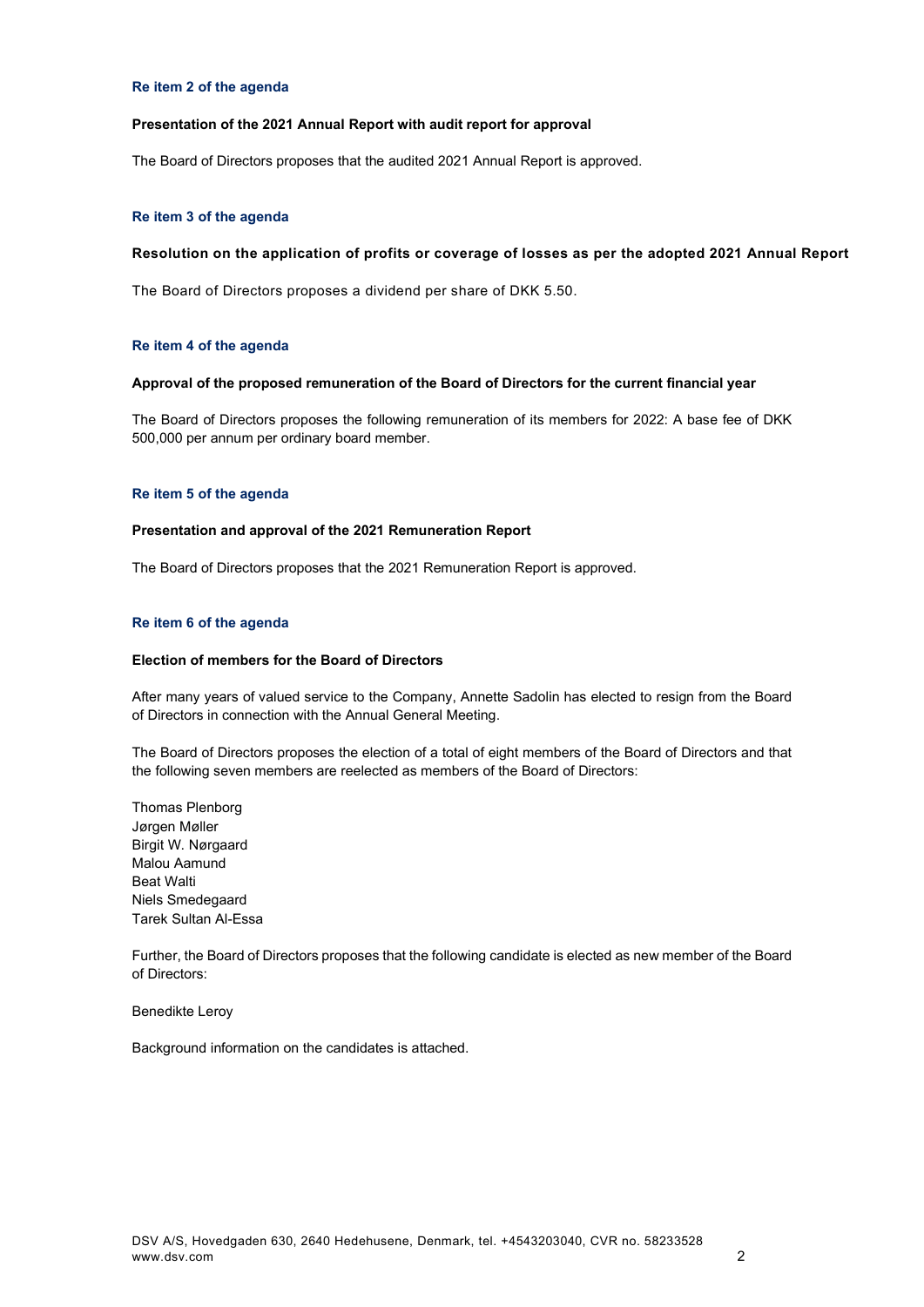### Re item 7 of the agenda

### Election of auditor(s)

The Board of Directors proposes re-election of PricewaterhouseCoopers, Statsautoriseret Revisionspartnerselskab, certified accounting member firm, CVR no. 33771231, based on the updated review and recommendation by the Company's Audit Committee.

The Audit Committee has not been influenced by third parties or been subject to any agreements restricting the election of auditor(s) by the Annual General Meeting.

### Re item 8 of the agenda

### Re item 8.1 of the agenda

### Reduction of the share capital and amendment of Article 3 of the Articles of Association.

As a part of the Company's capital allocation strategy, the Company has implemented certain share buyback programmes. Some of the treasury shares acquired during such share buyback programmes are used to cover among others the Company's incentive programmes. The Board of Directors proposes that parts of the remaining treasury shares be cancelled resulting in the share capital being reduced by treasury shares of a nominal value of DKK 6,000,000 allocated to 6,000,000 own shares each with a nominal value of DKK 1. After the reduction, the nominal value of the Company's share capital will be DKK 234,000,000.

Pursuant to section 188 of the Danish Companies Act (Selskabsloven), notice is hereby given that the purpose of the capital reduction is to cancel part of the Company's portfolio of treasury shares. According to the practice of the Danish Business Authority (Erhvervsstyrelsen), this is comparable to a capital reduction for distribution to shareholders, see section 188(1)(ii) of the Danish Companies Act. In the period from 16 March 2021 until 8 February 2022, the Company has acquired 10,367,439 shares. The shares were repurchased for a total amount of DKK 15,040,283,827 equalling an average price of DKK 1,450.72 per share. This means that, in addition to the nominal capital reduction amount, a total of DKK 15,034,283,827 has been paid out to the Company's shareholders.

As part of the proposal to reduce the share capital, it is proposed to amend Article 3 of the Articles of Association upon completion of the capital reduction. As a result of the capital reduction, Article 3 of the Articles of Association will be amended to read as follows:

"§3

The Company's share capital amounts to DKK 234,000,000."

Prior to the implementation of the capital reduction, the Company's creditors will be asked to file any claims they may have against the Company within a period of four weeks. The request will be published through the IT system of the Danish Business Authority. The capital reduction will be implemented after four weeks.

### Re item 8.2 of the agenda

### Authorisation to acquire treasury shares

For the purposes of maintaining an active capital allocation strategy and covering the incentive programmes of the Company, a proposal is made to grant a new five-year authorisation to the Board of Directors to acquire treasury shares of a nominal value of up to DKK 23,400,000, corresponding to 10 percent of the Company's share capital, provided that the Company's portfolio of treasury shares does not exceed 10 per cent of the share capital at any time. The purchase price of treasury shares cannot deviate by more than 10 per cent from the last recorded listed share price at the time of purchase. The new five-year authorisation will replace the existing authorisation.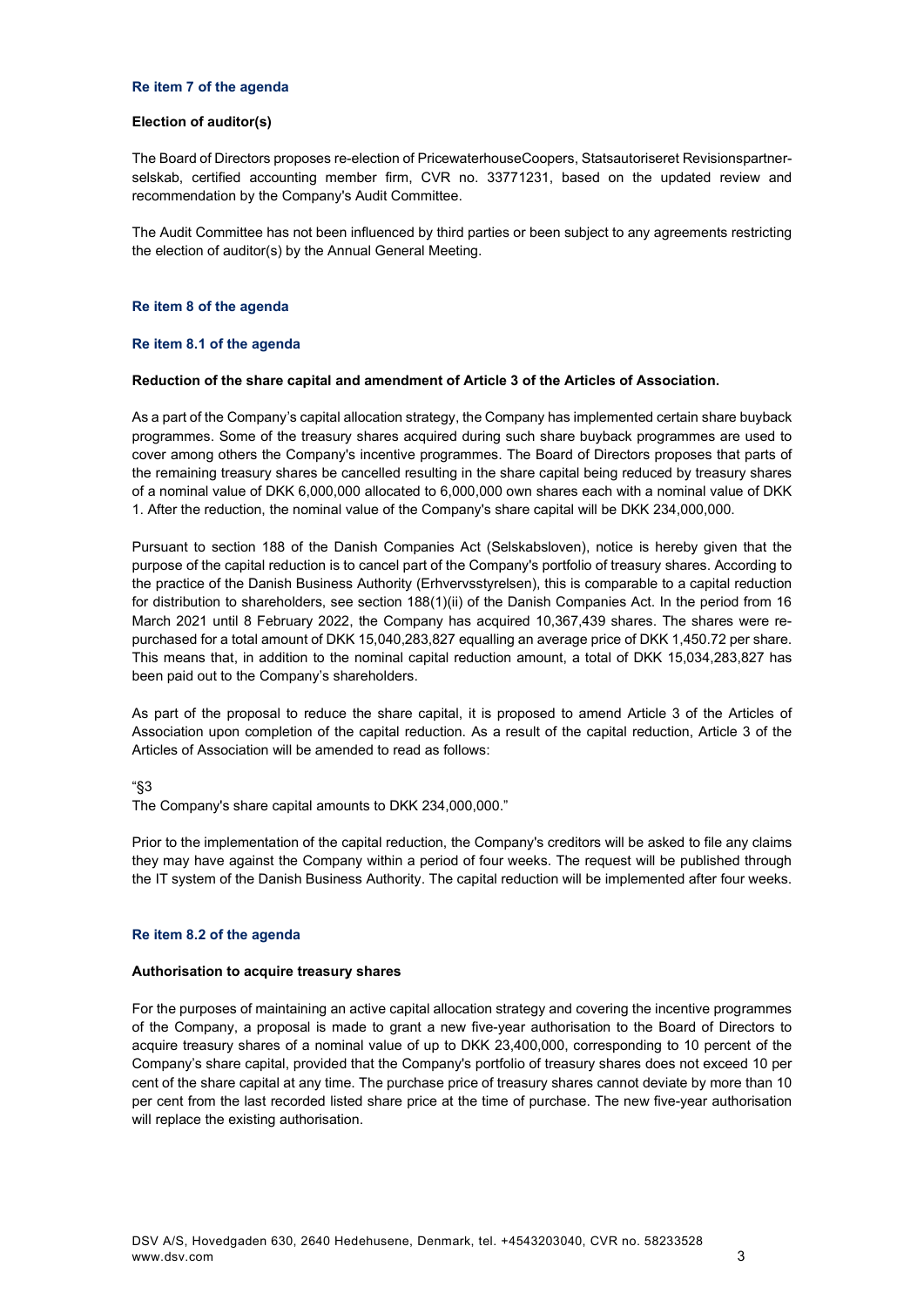#### Re item 8.3 of the agenda

# Indemnification of members of the Board of Directors and of the Executive Board

The Board of Directors proposes that the Annual General Meeting adopts an indemnification program covering members of the Board of Directors and the Executive Board of the Company supplementing the Company's directors' and officers' liability insurance (D&O insurance).

The proposed indemnification program will provide that members of the Board of Directors and the Executive Board will be indemnified and held harmless by the Company to the fullest possible extent permitted under applicable law for liability pertaining to claims raised by one or more third parties, including indemnification for potential tax liabilities prompted by such indemnification against third-party claims. However, the Company shall not indemnify and hold harmless members of the Board of Directors and the Executive Board from and against third-party claims based on such management member's fraud, gross negligence (unless covered under the company's D&O insurance), wilful misconduct or and/or criminal offences pertaining to such member's discharge of duties as member of the Board of Directors or the Executive Board. Also, the Company shall not indemnify or hold harmless members of the Board of Directors and the Executive Board against third-party claims, if losses, damages, costs, expenses or other liabilities pertaining to such claims are covered by the D&O insurance of the Company, as applicable from time to time.

The proposal to adopt the indemnification program reflects a general development in the insurance market proving it increasingly difficult to obtain adequate insurance coverage at suitable terms. In order to being able to attract and retain qualified members of the Board of Directors and Executive Board, the Board of Directors deems it being in the best interest of the Company that the members of the Board of Directors and the Executive Board are offered an adequate indemnification program covering potential management liability.

Hence, the following resolution by the Annual General Meeting is proposed:

The General Meeting approves that the Company issues letters of indemnity in favour of the existing and future members of the Board of Directors and of the Executive Board so that such individuals will be indemnified and held harmless by the Company to the fullest possible extent permitted under applicable law for liability pertaining to claims raised by one or more third parties, including indemnification for potential tax liabilities prompted by such indemnification against third-party claims. However, the Company shall in no event indemnify or hold harmless members of the Board of Directors and/or the Executive Board from and against third-party claims based on such management member's fraud, gross negligence (unless covered under the Company's directors and officers liability insurance), wilful misconduct and/or criminal offences pertaining to such member's discharge of duties as member of the Board of Directors or the Executive Board. Furthermore, the Company shall in no event indemnify or hold harmless members of the Board of Directors and/or the Executive Board against third-party claims if losses, damages, costs, expenses or other liabilities pertaining to such claims are covered by the directors and officers liability insurance of the Company as applicable from time to time.

# 3 Adoption requirements

The following requirements must be satisfied for the proposed resolutions to be considered adopted:

The resolutions proposed under items 2 to 7, 8.2, and 8.3 can be adopted by a simple majority of votes in favour.

The resolution proposed under item 8.1 can be adopted if at least two-thirds of the votes cast as well as at least two-thirds of the share capital represented at the Annual General Meeting vote in favour.

# 4 Amount of share capital and shareholders' voting rights

Pursuant to section 97 of the Danish Companies Act, notice is hereby given that the Company's nominal share capital amounts to DKK 240,000,000 and is divided into 240,000,000 shares of DKK 1 each. Each nominal share amount of DKK 1 entitles the holder to one vote.

DSV A/S, Hovedgaden 630, 2640 Hedehusene, Denmark, tel. +4543203040, CVR no. 58233528 www.dsv.com 4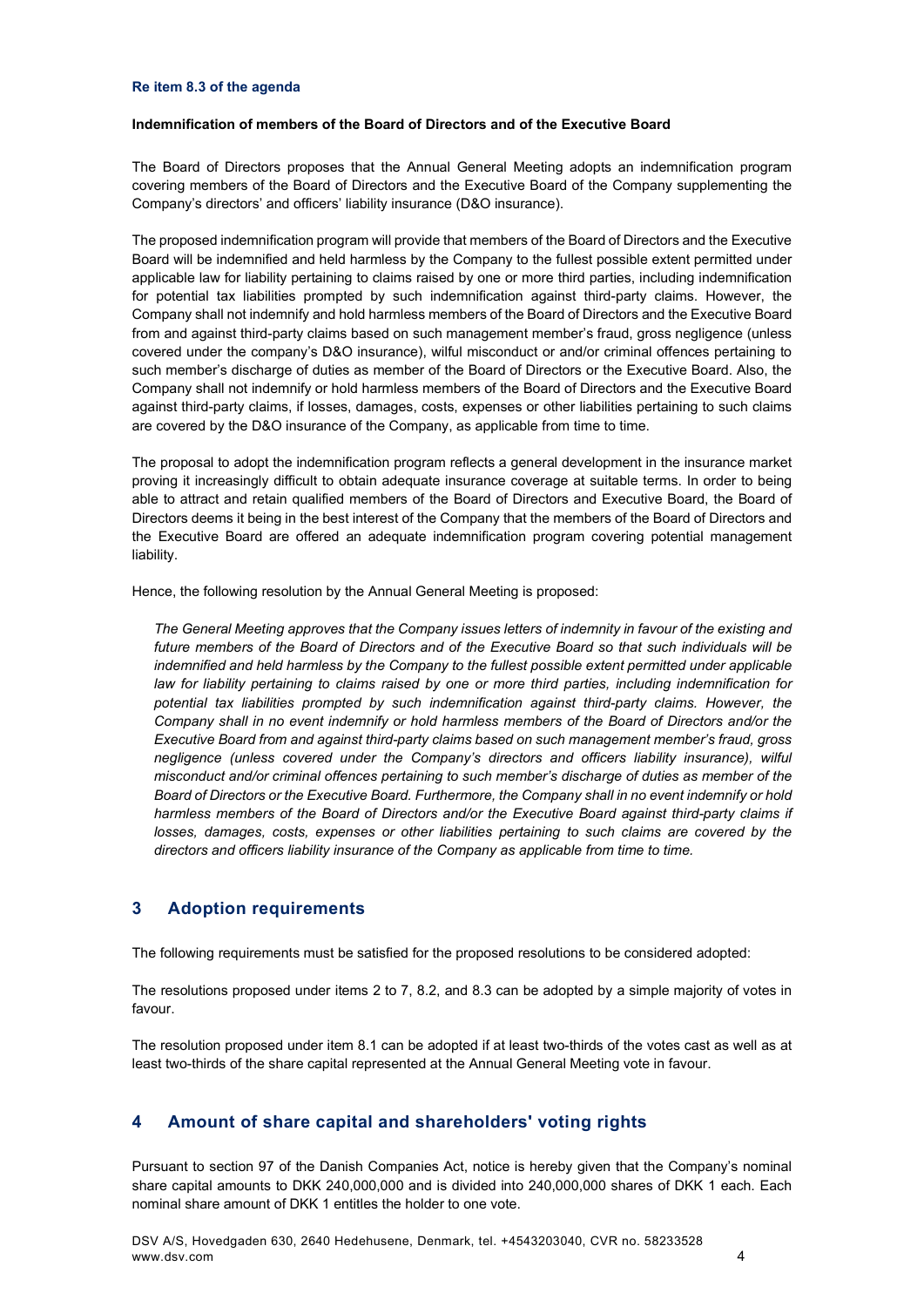# 5 Attendance and voting at the Annual General Meeting

In order to attend and to vote at the Annual General Meeting, the following conditions apply:

The voting rights of a shareholder are determined by the number of shares held by the shareholder on the Registration Date. Shares sold or acquired in the period between the Registration Date and the date of the Annual General Meeting do not affect the voting rights.

The Registration Date is: Thursday, 10 March 2022, at 23:59 CET.

The shares held by each of the Company's shareholders are calculated at the end of the Registration Date at 23:59 CET. The calculation is made based on the shares registered in the register of shareholders and shares duly evidenced by notices to the Company about any purchase of shares not yet registered in the register of shareholders, but received by the Company before the end of the Registration Date.

Only physical persons and legal entities registered as shareholders at the Registration Date are entitled to attend and to vote at the Annual General Meeting, cf. the below regarding shareholders' timely request for admission cards.

### Attendance in person, admission cards and registration

In order to attend the Annual General Meeting in person, shareholders must request an admission card no later than Friday, 11 March 2022, at 23:59 CET via DSV's online Shareholder Portal, which is accessible via the Company's website at https://investor.dsv.com/communication-shareholders.

Admission cards may also be requested on the website of Computershare A/S, www.computershare.dk no later than Friday, 11 March 2022, at 23:59 CET, or by contacting Computershare A/S by telephone on +45 4546 0999 no later than Friday, 11 March 2022 at 15:30 CET.

Admission cards will be distributed via e-mail to the specified address. Please be reminded to register the correct e-mail address. Both a printed version and an electronic version on smartphone or tablet of the admission card qualify for admission. Presentation of photo ID also qualifies for admission to the Annual General Meeting, provided that an admission card has been requested in due time.

Paper voting documents will not be provided by postal service in advance of the Annual General Meeting, but will be handed out upon entry to the Annual General Meeting.

## Voting by proxy

Shareholders may also vote by proxy.

A proxy can be appointed electronically on DSV's online Shareholder Portal accessible via the Company's website at https://investor.dsv.com/communication-shareholders, or the website of Computershare A/S, www.computershare.dk, no later than Friday, 11 March 2022, at 23:59 CET.

A proxy can also be appointed in writing using the proxy form, which is available on the Company's website at http://investor.dsv.com. Signed proxy forms must be sent to Computershare A/S, Lottenborgvej 26 D, 1. sal, 2800 Kgs. Lyngby, Denmark, or e-mailed to GF@computershare.dk, and must reach Computershare A/S no later than Friday, 11 March 2022, at 23:59 CET.

Proxy votes may be revoked at any time.

### Postal voting

Postal votes can be cast electronically on DSV's online Shareholder Portal accessible, via the Company's website at https://investor.dsv.com/communication-shareholders, or at the website of Computershare A/S, www.computershare.dk, no later than Wednesday, 16 March 2022, at 23:59 CET.

Postal votes can also be cast by completing the postal voting form available on the Company's website at http://investor.dsv.com. Hard copy signed postal voting forms must be posted to Computershare A/S, Lottenborgvej 26 D, 1. sal, 2800 Kgs. Lyngby, Denmark, or emailed to GF@computershare.dk, and must reach Computershare A/S no later than Wednesday, 16 March 2022, at 15:30 CET.

Once submitted, a postal vote cannot be revoked or changed.

DSV A/S, Hovedgaden 630, 2640 Hedehusene, Denmark, tel. +4543203040, CVR no. 58233528 www.dsv.com 5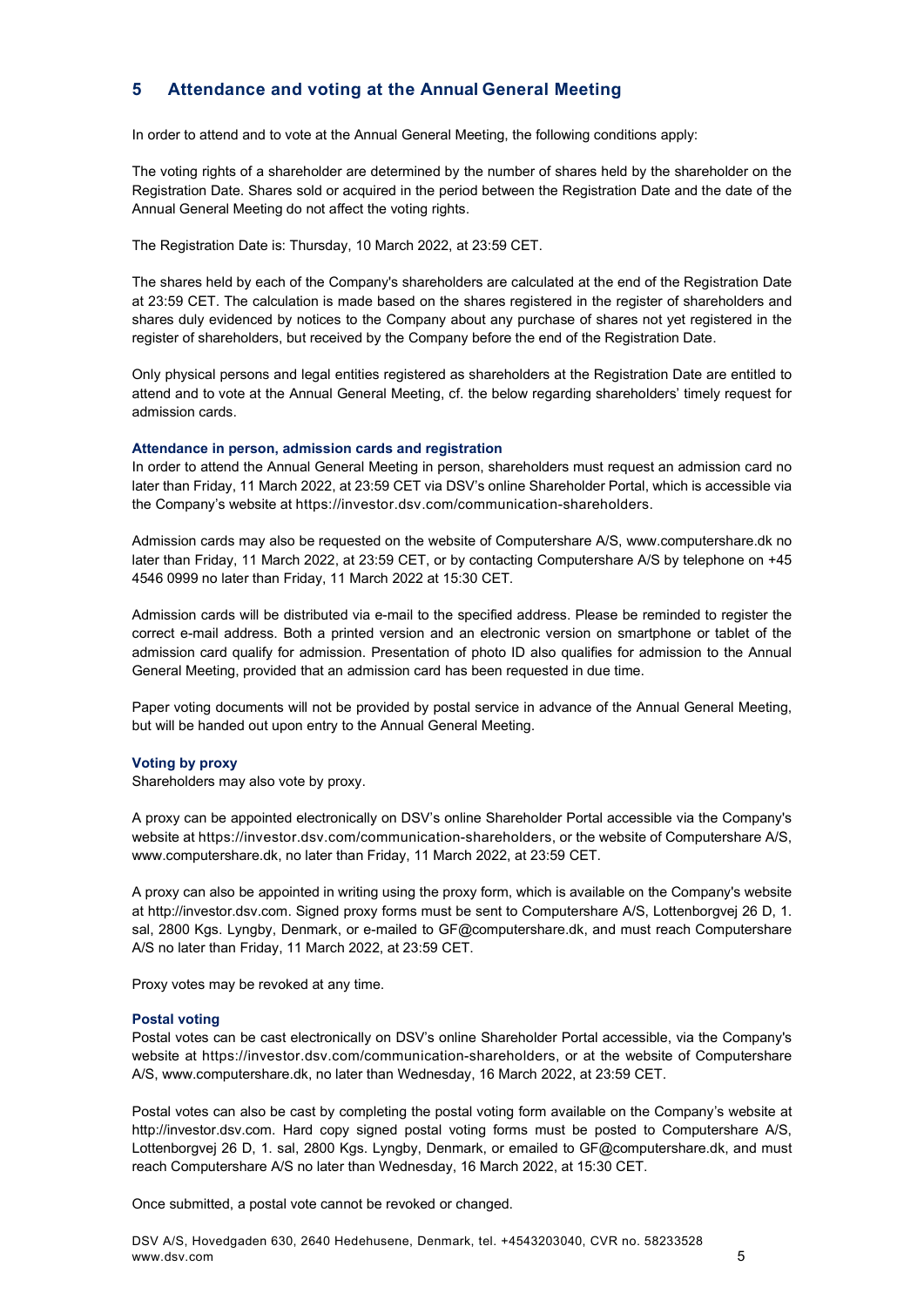### Comments or questions to the Company's management

Shareholders may make comments or ask questions to the Company's management in writing by submitting the comment or question in advance of the Annual General Meeting by e-mail to investor@dsv.com. All written comments or questions must clearly state the identity of the applicable shareholder. The Company's management will aim at responding to such comments and questions either during the Annual General Meeting or in writing before or after the meeting as may be convenient.

### Further information about the Annual General Meeting

The agenda and the full text of the proposed resolutions are included in this notice and attached documents.

Further information on the Annual General Meeting is available on the Company's website at http://investor.dsv.com, including the total number of shares and voting rights on the date of the notice convening the Annual General Meeting; this notice; proxy and postal voting forms; and any other documents to be presented at the Annual General Meeting, including the draft of the amended Articles of Association.

The custodian bank is Danske Bank, through which shareholders can exercise their rights.

This convening notice is published on the Company's website on http://investor.dsv.com, via Nasdaq Copenhagen and is forwarded by e-mail (electronic communication) to the shareholders registered in the Company's register of shareholders who have so requested.

DSV A/S is a data processor, which means that DSV A/S is responsible for the appropriate handling of the shareholders' personal data in accordance with the applicable rules. For further information, the Company's privacy policy is available at http://www.dsv.com/responsibility/responsibility/Compliance/data-privacy.

### Practical questions from shareholders

Shareholders will have an opportunity to ask practical questions about the agenda and other material relating to the Annual General Meeting before the meeting by contacting Helle K. Hansen, DSV A/S, Hovedgaden 630, 2640 Hedehusene, Denmark, Telephone +45 43 20 30 40, in person or in writing, or by email to investor@dsv.com.

Shareholders wishing to contact the office of Computershare A/S in person can do so during business hours on weekdays from 9:00 to 15:30 CET.

11 February 2022

DSV A/S

Thomas Plenborg **Verborg Andersen** Jens Bjørn Andersen Chairman of the Board of Directors Group CEO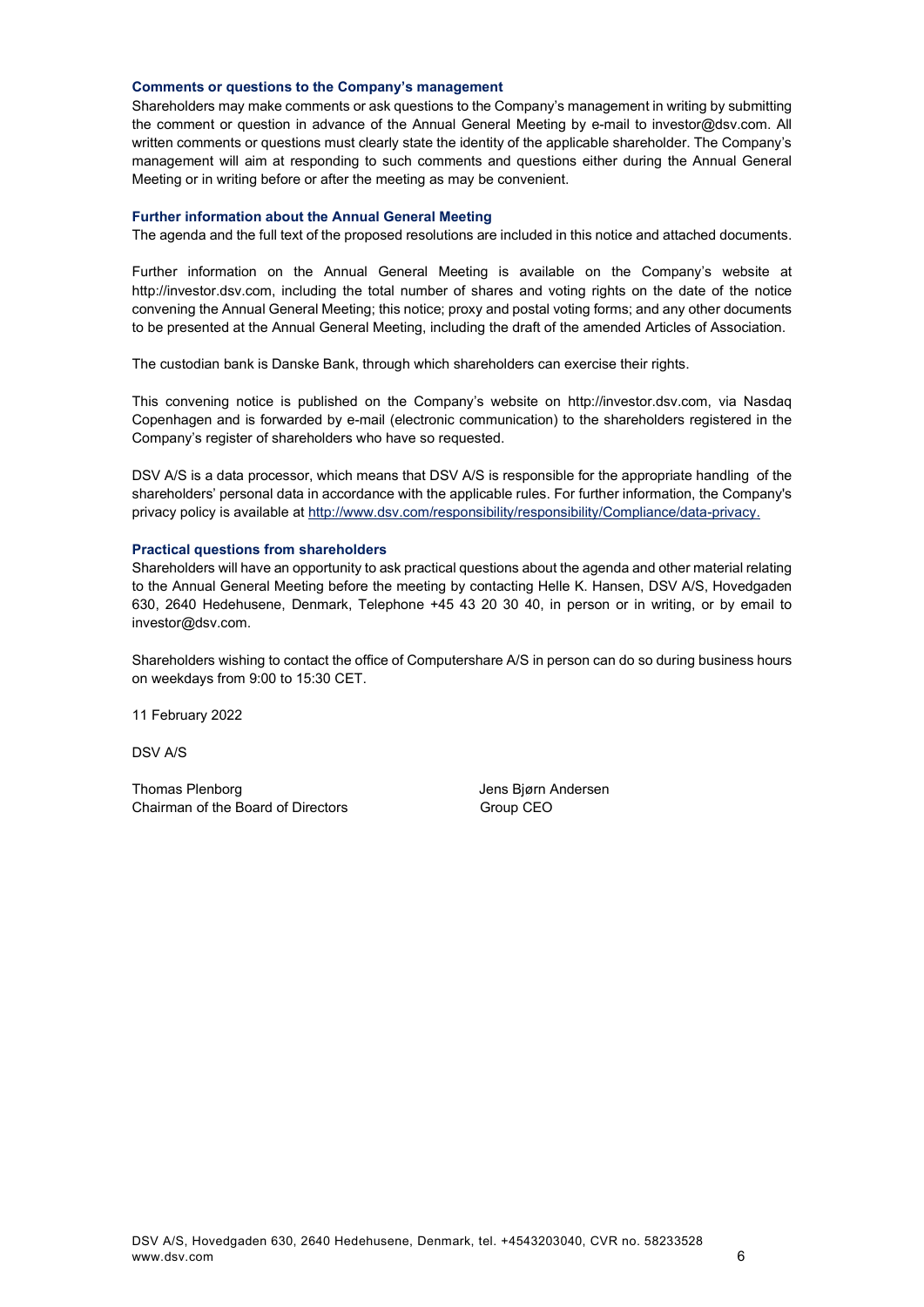### Background information on candidates for the Board of Directors

### Nominated for re-election

### Thomas Plenborg

Chairman of the Board of Directors

Date of birth: 23 January 1967 Member of the Board of Directors since: 2011 Nominated for re-election: 2022 Education: MSc in Economics and Business Administration, Ph.D. from Copenhagen Business School Board positions: None Special competencies:

- Management experience from directorships and honorary offices
- Strategy and financial management
- Professor of accounting and auditing at Copenhagen Business School

Independent Board member.

### Jørgen Møller

Deputy Chairman of the Board of Directors

Date of birth: 19 March 1950 Member of the Board of Directors since: 2015 Nominated for re-election: 2022 Education: International shipping and management education programmes Board positions: None Special competencies:

- General international management experience
- Extensive experience in shipping and logistics
- CEO of DSV Air & Sea Holding A/S 2002-2015

Independent Board member.

## Birgit W. Nørgaard

Member of the Board of Directors

Date of birth: 9 July 1958 Member of the Board of Directors since: 2010 Nominated for re-election: 2022 Education: MSc in Economics and Business Administration, MBA from INSEAD Board positions:

- Chairman: Chairman NO Invest A/S and two related subsidiaries
- Deputy Chairman: NNE A/S, The Danish Council for ICT, Dansk Vækstkapital I.
- Board member: WSP Global Inc.\*, RGS Nordic A/S, Dansk Vækstkapital II, NCC AB\*, ABP Associated British Ports, Consolis Group SAS

Special competencies:

- General international management experience
- Acquisition and divestment of enterprises
- Strategy and financial management
- Independent Board member.

\*Listed company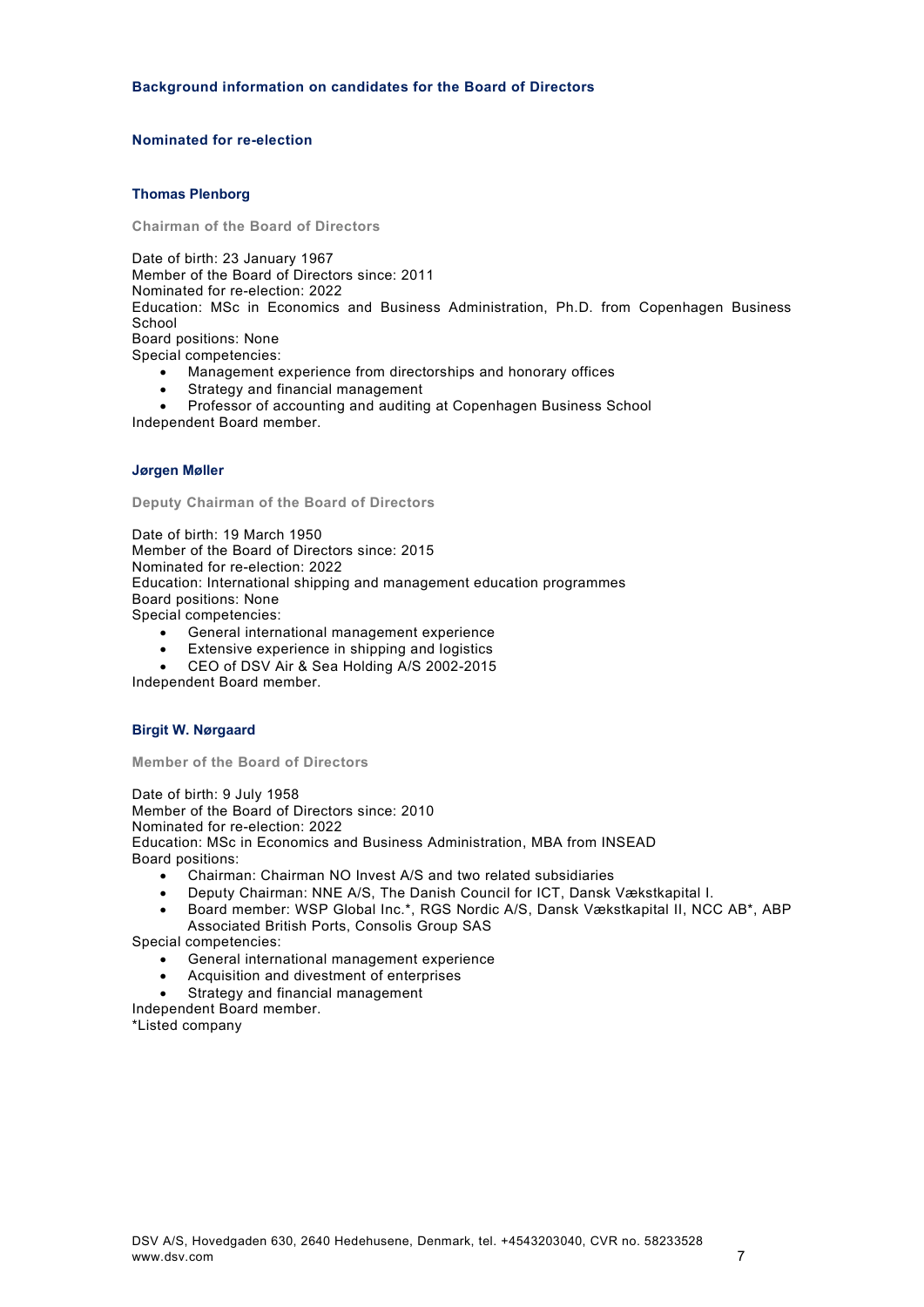### Malou Aamund

Member of the Board of Directors

Date of birth: 28 July 1969 Member of the Board of Directors since: 2019 Nominated for re-election: 2022 Education: MSc in Economics and Business Board positions Board positions:

- Chairman: Thinkproject GmbH
- Board member: The Lego Foundation, KIRKBI A/S, WS Audiology A/S
- Special competencies:
	- General international management experience
	- International tech leadership experience from Google, Microsoft and IBM
	- Digital transformation and sustainability
	- Acquisition and divestment of enterprises

Independent Board member.

# Beat Walti

Member of the Board of Directors

Date of birth: 22 November 1968 Member of the Board of Directors since: 2019 Nominated for re-election: 2022 Education: Doctor of Law Attorney and partner in Wenger & Vieli Ltd. Board positions:

- Chairman: Ernst Göhner Foundation, Zurzach Care AG
- Deputy Chairman: Rahn AG
- Board member: EGS Beteiligungen AG, Wenger & Vieli AG

Special competencies:

- Professional board and general management experience
- Acquisition and divestment of enterprises
- Dr. jur. and legal experience serving as attorney at law

Independent Board member.

## Niels Smedegaard

Member of the Board of Directors

Date of birth: 22 June 1962 Member of the Board of Directors since: 2020 Nominated for re-election: 2022 Education: MSc in Economics and Business Board positions:

- Chairman: ISS A/S\*, Molslinjen A/S, Bikubenfonden, Abacus Medicine A/S
- Board member: Falck A/S, UK P&I, TT Club
- Special competencies:
	- General international management experience
	- Extensive experience in shipping, logistics and airline industry
	- Acquisition and divestment of enterprises
- Independent Board member.

\*Listed company